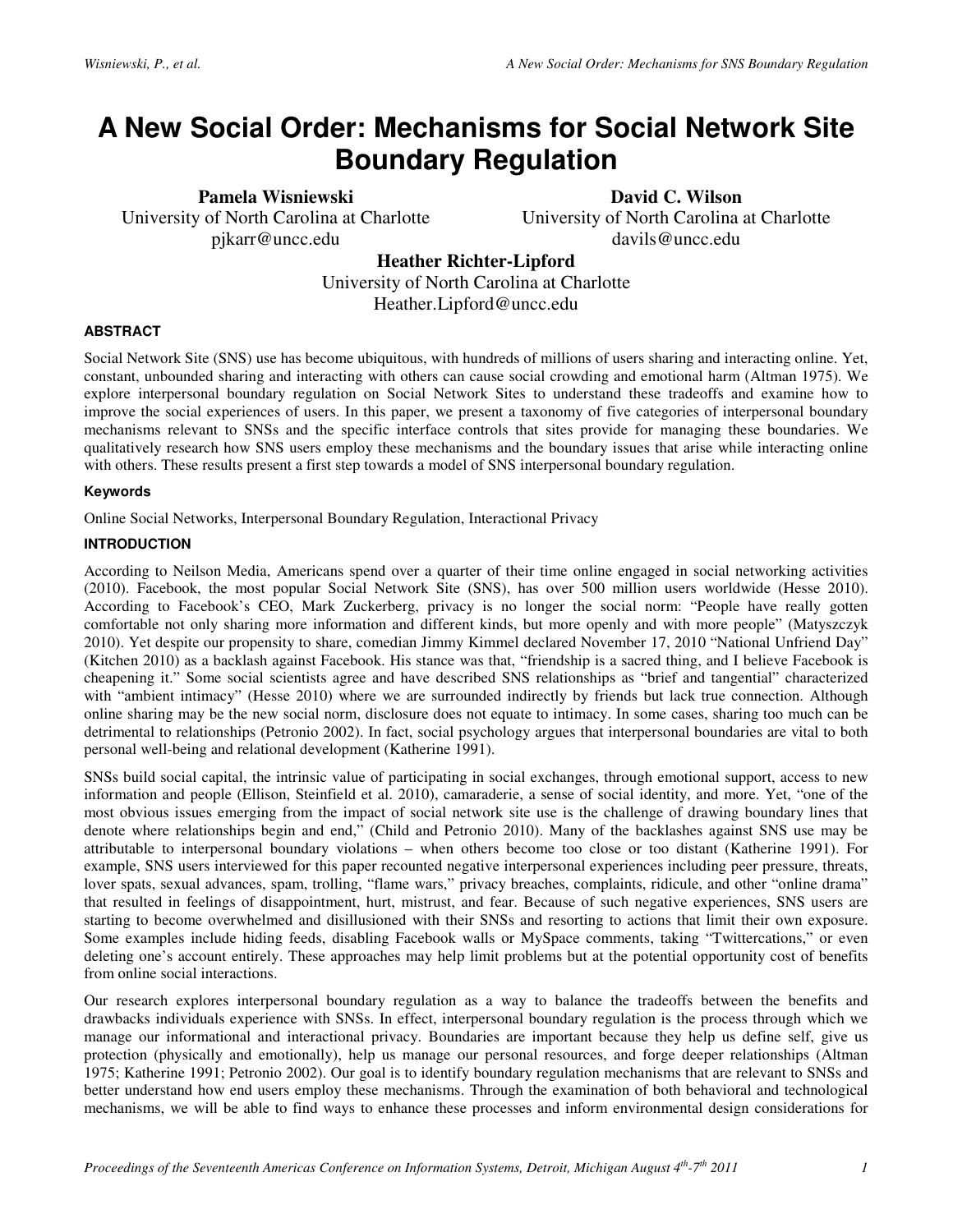SNS interfaces. As Altman urged, "we should attempt to design responsive environments, which permit easy alternation between a state of separateness and a state of togetherness" (Altman 1975). Only then will SNSs succeed in transforming "ambient intimacy" (Hesse 2010) into true closeness with others.

In this paper, we present a taxonomy of five categories of boundary mechanisms: network, territorial, disclosure, relationship, and interaction, along with the specific controls provided by sites for managing each of those boundary mechanisms. We also show anecdotal evidence from SNS users that suggests boundary regulation is a mounting concern that, if improved, could serve to enhance SNS user experience and possibly facilitate true connection through online social networking.

## **MOTIVATION AND BACKGROUND**

According to Altman's seminal work *The Environment and Social Behavior*, "interpersonal boundary regulation" is the key to maintaining appropriate levels of interaction within one's social environment. He views boundary regulation as a dialectal process where we dynamically change our desire for social interaction and thus must continually negotiate our boundaries with others. Therefore, privacy is conceptualized as "an interpersonal boundary process by which a person or group regulates interaction with others," by altering the degree of openness of the self to others (1975). The primary mechanisms of interpersonal control used to negotiate boundaries in Altman's model were personal space, territory, verbal behavior, and nonverbal behavior. However, Altman's work was specific to the context of the physical environment, and many of these mechanisms no longer apply to environments like Facebook. The tangibility yet lack of physicality of SNSs changes the overall dynamics of the boundary regulation process. Similarly, many boundary mechanisms that have been developed within SNSs are often not behaviors we see in the physical world.

A Social Network Site has the following characteristics: 1) a public or semi-public profile, 2) an explicit way to connect and interact with others, and 3) a means of traversing this connection-based network (boyd and Ellison 2007). Numerous examples exist of how interpersonal boundaries are blurred within SNSs. For instance, we have developed online social norms such as "hyperfriending" (Fono and Raynes-Goldie 2006) where only 25% of our online connections represent true friendship (Zinoviev and Duong 2009). Studies have shown that social pressures influence us to accept friend requests from "weak ties" as well as true friends (boyd 2006; Brzozowski, Hogg et al. 2008). One of the biggest criticisms of SNSs are that they often simplify relationships to a "binary" (boyd 2004) or "monolithic" (Brzozowski, Hogg et al. 2008) dimension of friend or not friend. Due to this collapsed context of our relationships, we often allow acquaintances, family, friends, and coworkers the same level of access to ourselves, which negates the dialectical nature of boundary regulation.

Very little research deals specifically with SNSs and interpersonal boundary regulation. Child and Petronio apply the theory of Communication Privacy Management (CPM) (Petronio 2002) to the context of social media and blogging (Child and Petronio 2010). CPM was based on Altman's idea of boundary regulation, but it focuses solely on the ownership and disclosure of private information (Petronio 2002). Similarly, Stutzman examined the creation of multiple profiles on social media websites, primarily Facebook, as an information regulation mechanism. Through grounded-theory, he identified three types of boundary regulation within this context (pseudonymity, practical obscurity, and transparent separations) and four over-arching motives for these mechanisms (privacy, identity, utility, and propriety). He also found that technical skill level mediated the effectiveness of this practice and that the burden of using this technique to manage personal disclosures was proportional to the size of one's network (Stutzman and Hartzog 2009). Our work seeks to take a broader view of boundary regulation and identify a wide variety of mechanisms that are relevant to SNSs and better understand how end users employ these mechanisms.

#### **METHODOLOGY**

Three qualitative approaches were combined to derive five categories of boundary regulation mechanisms. First, we reviewed literature from three main areas: interpersonal boundaries, online social networking, and boundary regulation within social media. Much of the SNS research focuses on disclosure boundaries, which is one of the five boundary mechanisms we present below (Stutzman and Hartzog 2009; Child and Petronio 2010). Second, we performed an interface analysis of five popular Social Network Sites (Facebook, MySpace, LinkedIn, Hi5, and Ning) to compare and contrast current technological affordances for interpersonal boundary regulation. We did this through a systematic feature exploration and comparison using an active account on each SNS, and available mechanisms were grouped conceptually. Third, we conducted semi-structured interviews of SNS users in order to glean more detailed SNS user perspectives. Interview participants were recruited via email and recruitment postings on Facebook. Each participant was required to read and sign a form of informed consent before participating in the study. Interviews were conducted via Skype or email. Interview duration ranged from 15 minutes to an hour and a half. Interviews were transcribed using InqScribe and qualitatively coded using Atlas.ti 5.5. Quotes and anecdotes from participants are presented using a pseudonym first name for anonymity and consistency throughout this paper. Currently, we have collected interview data from 11 participants, 6 females and 5 males. The average age of our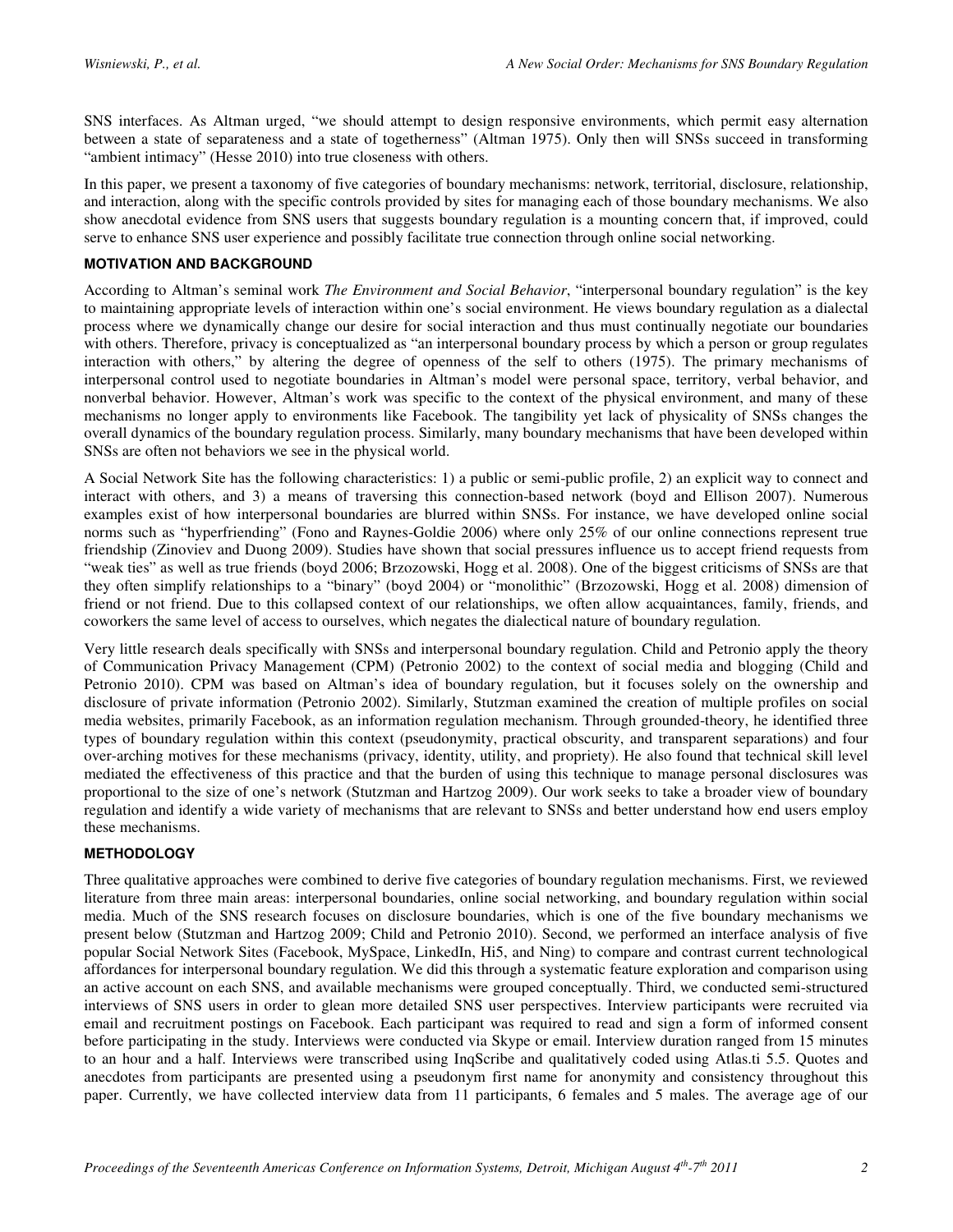participants is 36 years old with ages ranging from 28 to 59 years old. Participants primarily used Facebook, with 8 logging in daily, and 5 participants also using MySpace, and 4 LinkedIn. Participants also reported a variety of other sites, including Ning, Twitter, LibraryThing, Shelfari, Xanga, and others. With the results from these interviews, we further refined the boundary mechanism categories, added additional mechanisms, and identified a variety of boundary regulation issues that participants have experienced.

# **RESULTS – BOUNDARY MECHANISMS**

## Network Boundaries

Network boundaries are mechanisms to demark separation between one's connections or groups of connections. Due to how SNSs articulate one's network structure unlike any other online or offline environment, SNS users now have to manage this transparency. We uncovered two types of network boundary mechanisms in our study: whole network and partial network boundaries. Whole network boundary mechanisms limit access to one's entire network indiscriminately across all connections. Only Facebook and LinkedIn provide options to explicitly do this. Otherwise, friend list visibility is tied directly to the access level of one's entire profile. Partial network boundary mechanisms allow an SNS user to hide individual connections from one another. Facebook was the only SNS which both exposed and allowed the option to hide partial network ties such as family and relationship connections. Table 1 summarizes network boundary mechanisms and interface controls available within each SNS for managing this type of boundary.

Participants expressed concern of different social circles interacting with the potential to cause conflict. As a minister, Steve finds this a very difficult situation. He explained that, "I have friends and relatives who are at extreme opposites religiously and politically. Some of my close friends have asked me about distant relatives. That was a bit awkward. A close friend asked me once, "Who ARE those people and why are they so angry all the time?" Due to the differences between his Facebook friends, he said, "it is very likely to lead to a heated, sometimes hateful confrontation between my 'friends'. I really don't like that!" However, the serendipitous discovery of unknown relationships tended to outweigh the potential risks for SNS users when it comes to network boundaries. For example, Becky was amused that, "I discovered that a girl I know from roller derby is 'friends' with the woman that runs the burlesque show I attend - never would have thought that one!"

| <b>Mechanism</b> | <b>Controls</b>                   | Facebook | MySpace Hi5 |              | LinkedIn     | <b>Ning</b> |
|------------------|-----------------------------------|----------|-------------|--------------|--------------|-------------|
| <b>Network</b>   |                                   |          |             |              |              |             |
| Whole            | Access Level – Friend List        | X        |             |              |              |             |
|                  | Access Level – Profile            |          | X           | X            |              | X           |
|                  | Hide Connections/Disable with CSS |          | X           | $\mathbf{X}$ | $\mathbf{X}$ |             |
| Partial          | Access Level – Family             | X        |             |              |              |             |
|                  | Access Level – Relationships      | X        |             |              |              |             |

#### **Table 1: SNS Mechanisms and Controls for Network Boundaries**

# Territorial Boundaries

Territorial boundaries involve "use of places and objects in the environment" to personalize or mark, "ownership, possession, and occasional active defense" (Altman 1975). We found two types of territories in use – inward facing territories and outward-facing territories. Table 2 summarizes the SNS Interface controls that support territorial boundary setting behavior mechanisms.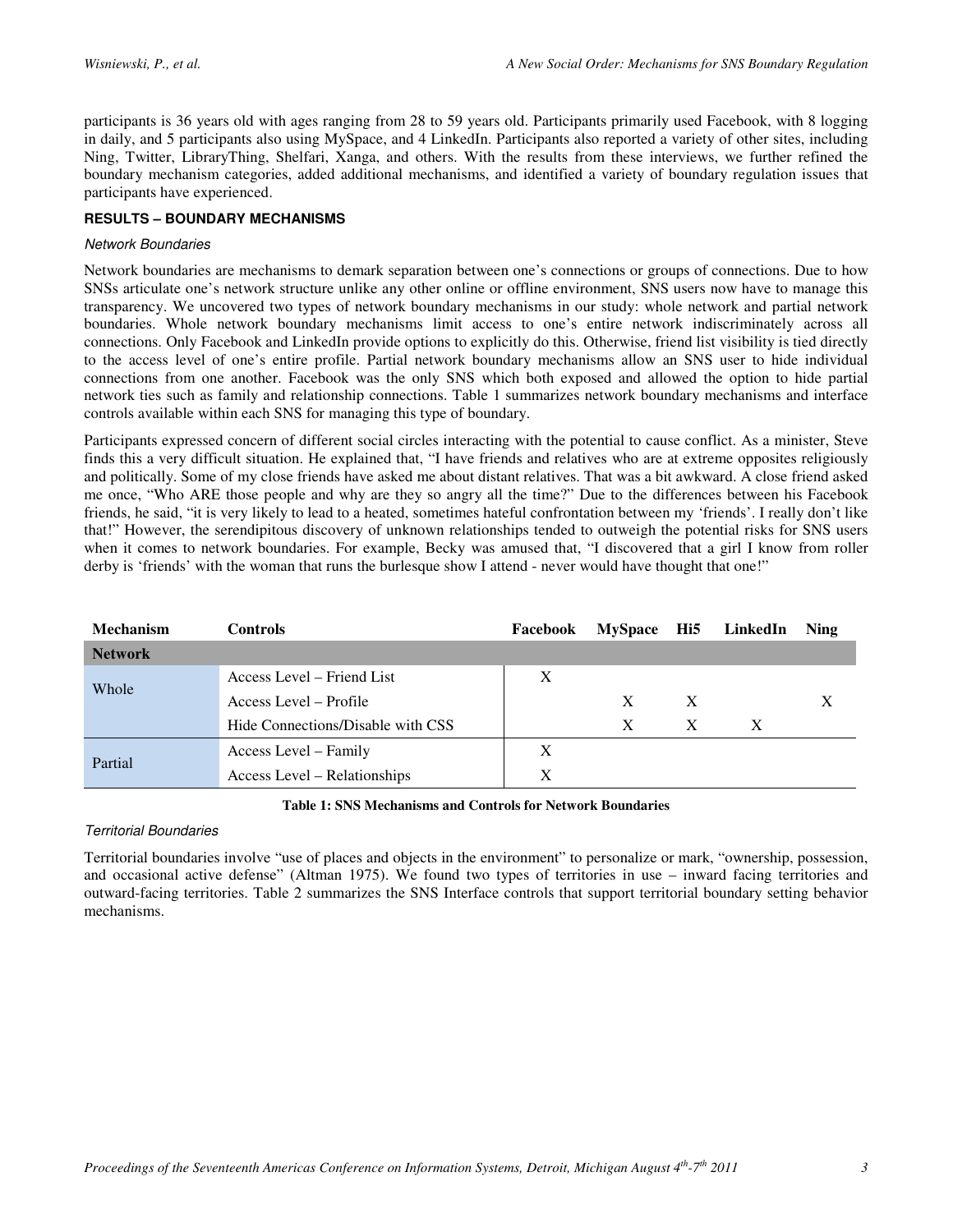| <b>Mechanisms</b>  | <b>Controls</b>                    | Facebook | <b>MySpace</b> | Hi5          | LinkedIn | <b>Ning</b> |
|--------------------|------------------------------------|----------|----------------|--------------|----------|-------------|
| <b>Territorial</b> |                                    |          |                |              |          |             |
| Inward-Facing      | Filters                            | X        | X              | X            | X        |             |
|                    | <b>Preference Settings</b>         |          | X              | X            | X        |             |
|                    | Hiding                             | X        | X              |              | X        |             |
| Outward-Facing     | Access Level - Viewing Permissions | X        | X              | X            |          | X           |
|                    | Remove/Delete Posts or Comments    | X        | X              | $\mathbf{X}$ | X        | X           |
|                    | UnTagging                          | X        | X              | X            |          |             |
|                    | Moderation                         |          | X              | X            |          |             |

**Table 2: SNS Mechanisms and Controls for Territorial Boundaries** 

Inward facing territories represent users' views into the up-to-date happening's within their SNS, such as Facebook's "News Feed," LinkedIn's "Updates," Hi5's "Network Updates," MySpace's "Stream," and Ning's "Latest Activity." Things that friends share include status updates, photo uploads, links, videos, new connection updates, and more. Managing inwardfacing boundaries is thus about controlling which information appears through two mechanisms: filters and preference settings. Filters provide a temporary boundary, while managing preference settings gives users more permanent control over what appears and from whom.

Outward-facing territories, such as Facebook's "Wall", can be considered a dynamic representation of a user and their SNS activities. A unique characteristic of SNSs is that others can interact within our personal outward-facing territories, thereby changing how others perceive us. The various SNSs differ on how much they let others interact with a user's outward-facing personal space by default. For instance, Facebook gives one's friends the ability to post text, photos, and links directly on one's Wall, tag pictures of that person that show on one's Wall, and "Comment" or "Like" content posted on one's Wall. Problems thus occur when what others post conflicts with what a user wishes to portray. For example, Allen's cousin briefly became a Neo-Nazi and continually posted hate doctrine, so Allen felt, "I had to apologize to a slew of people who he had met at parties here, and I felt like I was the Nazi, or that it was my Facebook spewing hate."

Interview participants managed their outward facing boundaries in different ways. Four participants cited instances where they had to delete inappropriate content posted to their Wall. Three participants concluded that they would confront the offender in person depending on their relationship. On the other hand, some participants chose to take more passive approaches. Three of the participants said they mainly "skim" or "ignore" inappropriate content posted on their Walls. Lynn explained, "I don't let things bother me too much. I have a friend, he is the rudest guy, I just leave him be because he is being honest, being real about stuff ... But it does bother me sometimes."

# Disclosure Boundaries

Disclosure boundaries are probably the most talked about privacy boundaries we erect in our SNSs because, for the most part, everyone believes in some level of control when it comes to divulging such personal information (Petronio 2002). For example, one study found that Facebook users were most concerned with strangers locating them and so they wanted to protect the disclosure of contact information (Strater and Lipford 2008). Thus, on most SNSs, disclosure boundary mechanisms are considered one's "privacy settings." We examined two types of disclosure boundaries: Self-disclosure involving private information about one's self, and Confidant-disclosure mechanisms to set boundaries for information that is co-owned or shared by others (Petronio 2002).

Overall, there are two dimensions that vary with each SNS. The first is the level of granularity and type of information that one can share with others. Facebook is the most complex, allowing users to disclose and control more granular boundaries for categories such as Bio, Website, Email addresses and 8 other categories. Others have fewer information groupings. The second dimension is who one can share this information with. All the SNSs examined allow users to give access to "Everyone" or "All Users." Similarly, all these SNSs give the option for access for "Friends" or "Connections" only. MySpace is unique in that it provides an option for "Everyone 18 and Older." Overall, Facebook gives the most flexibility by giving users even more options for controlling personal information. Facebook users can customize privacy settings by group, network, or down to an individual level (Table 3).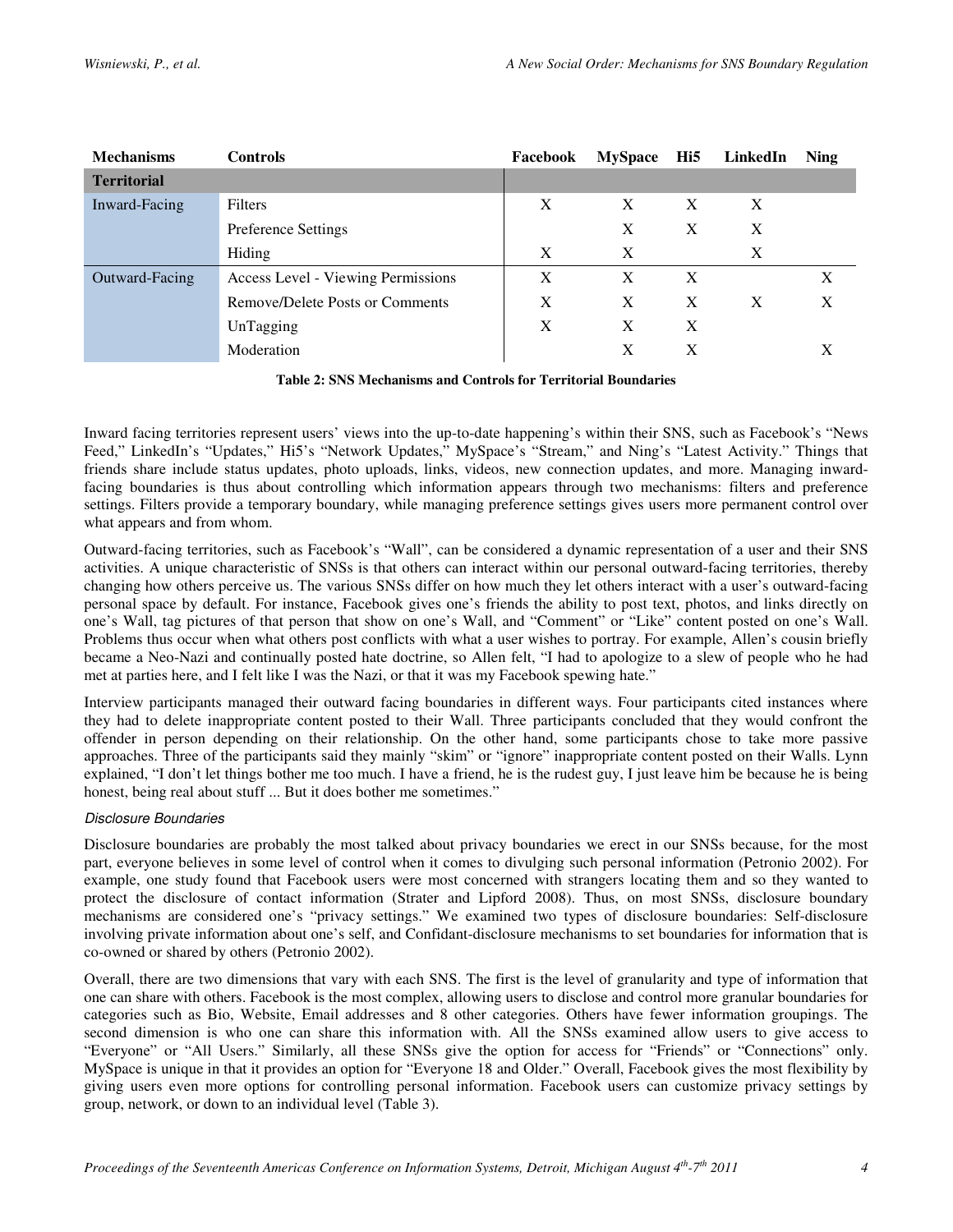| <b>Privacy Level</b>        | Facebook | <b>MySpace</b> | LinkedIn | Hi5 | <b>Ning</b> |
|-----------------------------|----------|----------------|----------|-----|-------------|
| Everyone                    | Χ        | X              | X        | X   |             |
| Friends                     | X        | X              | X        | X   | X           |
| Everyone 18 and Older       |          | X              |          |     |             |
| Friends of Friends          | X        |                |          |     |             |
| <b>Friends and Networks</b> | X        |                |          |     |             |
| Specific Individuals        | X        |                |          |     |             |
| Only Me                     | X        |                | X        | X   |             |

|  | Table 3: Self-Disclosure by Access Level |  |  |  |
|--|------------------------------------------|--|--|--|
|--|------------------------------------------|--|--|--|

SNS users were unconfident or skeptical about their SNS privacy settings and tended to not take advantage of the granularity and access levels provided to manage disclosure boundaries, even when the controls were available. Often, participants did not know that private information was being shared at all and blamed the site. The lack of confidence in SNS privacy settings led many of the participants to manage self-disclosure boundaries by restricting the information they shared. Gina explained, "I don't post things because my husband says they will follow me forever."

Confidant-disclosures can occur when a connection posts one's personal information so that it is viewable for others to see, such as tagging pictures of friends without their permission. Generally, the same mechanisms that are used to form outwardfacing territorial boundaries are the same ones SNS users employ to create confidant-disclosure boundaries (Table 2). The distinction is that confidant-disclosure focuses on the disclosure of private information of oneself by others. Overall, our participants exhibited a general trust towards those in their social networks to not breach confidant-disclosure boundaries which was consistent with past research (Besmer and Lipford 2010). Kristine explained, "Most people are pretty good. And I think that is also because so many people are friends with people who are family and you know people from high school or whatever."

# Relationship Boundaries

Relationship boundaries are negotiated when deciding to form a relationship and subsequently when defining the appropriate context for that relationship. Therefore, friending and unfriending are important mechanisms for SNS relationship boundaries as well as managing individual relationships once part of one's network. Individuals have different levels of boundary permeability when choosing whom to friend. Our participants who had fairly public careers and used their social networks as an extension of their profession tended to have more open friendship boundaries. For instance, Lynn, a photographer, commented that her social network was comprised of, "honestly mostly strangers right now. That's just because mainly I get friend requests from mothers and kids who need pictures, so I kind of have to let them in." In addition, our participants required very strong reasons to go as far as unfriending someone. Three participants claimed they had never unfriended anyone. Individuals would unfriend due to unacceptable behavior from weak ties but not from stronger ones. Steve explained, "The only reason I would 'unfriend' someone is if they were obscene or rude, and I didn't really know them well. I have relatives who are obscene and rude but I ignore them or hide them." Based on the responses, unfriending is often seen as negative consequence instead of as a neutral relationship boundary. Similarly, many users chose to leave unwanted friend requests pending instead of explicitly denying them.

The context of a relationship impacts our boundary regulation process. SNSs provide varying solutions for further defining a relationship boundary once a connection has been made. Several sites allow users to create friend categories – for example: "College Buddies" or "Co-Workers." All the SNSs except Ning allow users to label friend groups for personal use. However, only Facebook lets users utilize those friend groups to set access levels for sharing items such as status updates, contact information, and pictures. Table 4 includes a summary of all the relationship management controls available within each SNS.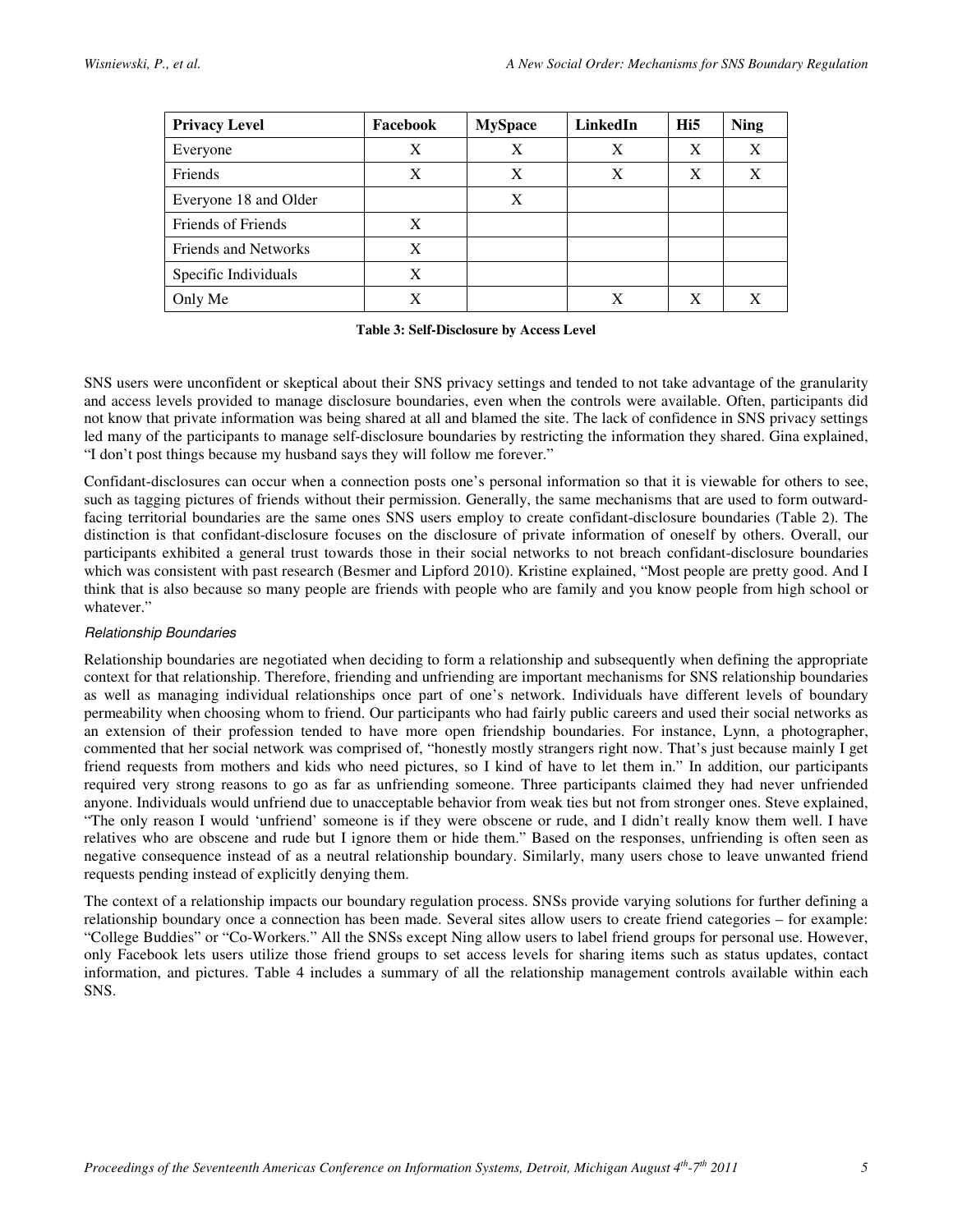| <b>Mechanisms</b> | <b>Controls</b>                                                     | Facebook | <b>MySpace</b> | Hi5    | LinkedIn | <b>Ning</b> |  |
|-------------------|---------------------------------------------------------------------|----------|----------------|--------|----------|-------------|--|
| <b>Relational</b> |                                                                     |          |                |        |          |             |  |
| Connection        | Access Level - Friend<br>Request<br>Ignore/Leave Request<br>Pending | X<br>X   | X<br>X         | X<br>X | X<br>X   | X           |  |
|                   | Deny Friend Request<br>Unfriend/Remove                              | X        | X              | X      | X        | X           |  |
|                   | Connection                                                          | X        | X              | X      | X        | X           |  |
|                   | Group Labeling/Filtering                                            | X        | X              | X      | X        |             |  |
| Context           | Group Management                                                    | X        |                |        |          |             |  |

**Table 4: SNS Mechanism and Controls for Relational Boundaries** 

Even though relationship context is so important to regulating interpersonal boundaries, the majority of our participants did not manage relationship context within their SNSs at all. In some cases, this may be due to the lack of technological affordances provided by the SNS, but even when the affordances were provided, they were not widely used. Seven of our participants said they did not have separation between their various social contexts. While Antonio is very adamant about real world separation between work and pleasure, it is not reflected in his SNS behavior. "I keep my social and professional network separate for this reason. Friends are friends. Business is Business. I do not like to mix," said Antonio. However, when asked how he managed SNS behaviors based on relationship context he replied, "To be honest, I do not have a separation of information between groups." Ultimately, this may be the most telling reason for the lack of intimacy experienced within SNSs. Because interactions lack context, SNS users tend to make those interactions more generic and less personalized losing an aspect of interpersonal intimacy.

#### Interactional Boundaries

Interactional boundaries limit direct access to oneself thereby avoiding the need for other types (i.e. relational, territorial, etc.) of boundary negotiation with others. SNS users can erect interactional boundaries by disabling interactive interfaces such as one's Facebook Wall or MySpace Comments. Also in "Things others share" Facebook allows users to specify whether or not one's friends "can comment on posts," "Suggest photos of me to friends," and "Friends can check me in to Places." Hi5 gives users the ability to disable receiving friend requests at all. The most drastic form of interactional boundary management is "Blocking." When one blocks another user that user cannot view or contact that person at all. LinkedIn is unique that it does not provide any controls for interactional boundary regulation, perhaps because of the more limited interactions provided by a site aimed at business professionals (Table 5).

| <b>Mechanisms</b>    | <b>Controls</b>                | Facebook | <b>MySpace</b> | Hi5 | LinkedIn | Ning |
|----------------------|--------------------------------|----------|----------------|-----|----------|------|
| <b>Interactional</b> |                                |          |                |     |          |      |
| <b>Disabling</b>     | Disable Search (Finding You)   | X        |                |     |          |      |
|                      | Disable Posts/Commenting       | X        | X              | X   |          |      |
|                      | Disable Tagging                | X        |                |     |          |      |
|                      | <b>Disable Friend Requests</b> |          |                | х   |          |      |
| <b>Blocking</b>      | Blocking                       | X        | X              | X   |          |      |

**Table 5: SNS Mechanism and Controls for Interactional Boundaries** 

Participants often failed to negotiate boundaries with others and, once they felt violated, they blocked them completely through actions such as disabling comments on their Facebook Wall, unfriending, or blocking. Allen explained, "I do not feel safe or trustful of [people] to NOT post bad things on my statuses and photos. I turned off my wall on Facebook as a result." Numerous times, participants experienced a boundary violation and immediately severed the relationship instead of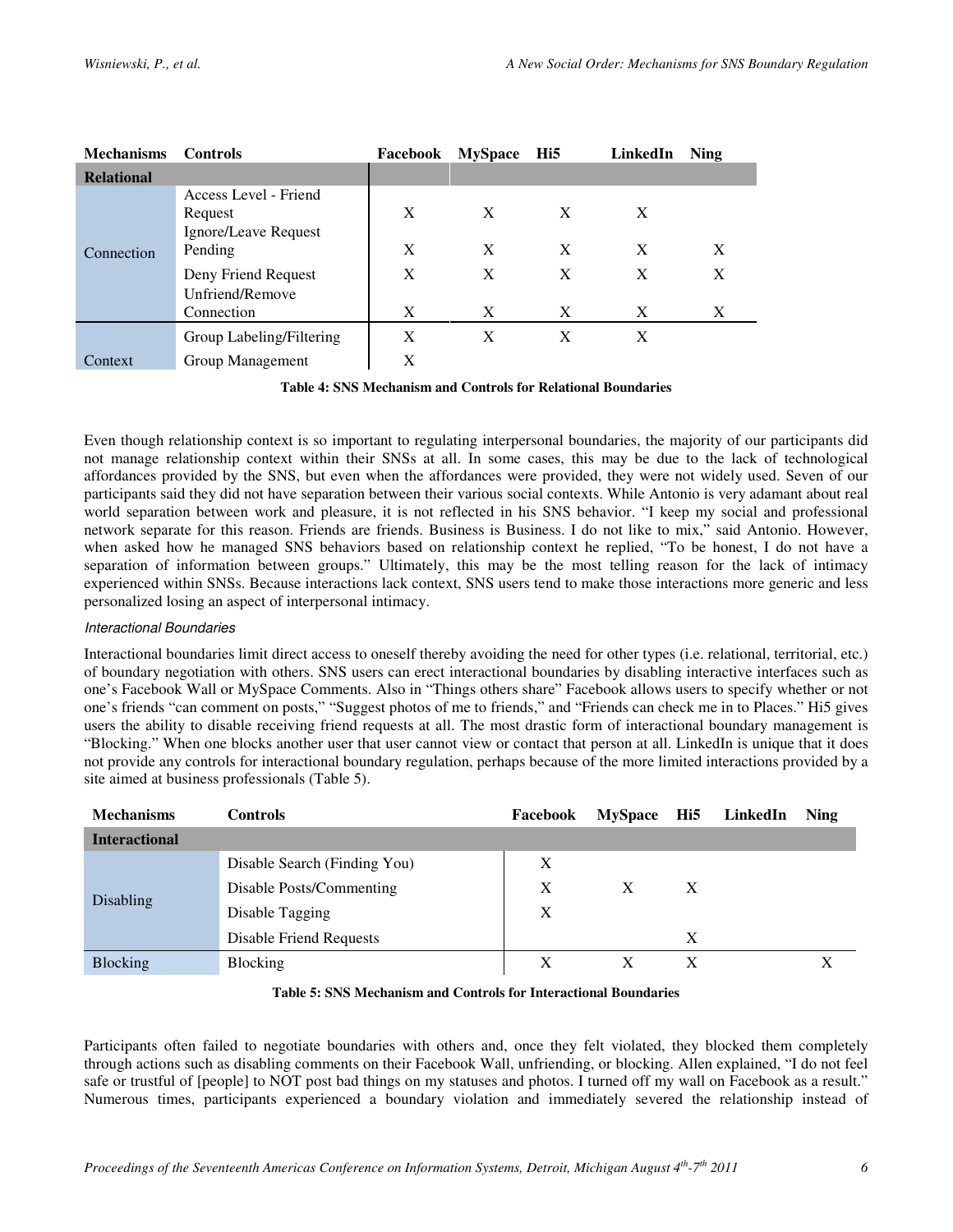negotiating more appropriate boundaries for future interactions. Ironically, Whitfield pointed out that a healthy "boundary is not a wall" (1993). By disabling the ability to interact, these users virtually limit the positive benefits of social networking as well as the negative ones. Richard chooses not to partake in online social networking, but he admitted, "It is very difficult maintaining this outlook sometimes, as I do feel left out when the majority of my personal friends are sharing their lives with each other online, and I am not included."

## **DISCUSSION**

Our taxonomy of boundary mechanisms demonstrates the variety of boundary behaviors that users need to manage and negotiate through the affordances of the SNS environment. Some, such as network and relationship boundaries, have few offline equivalents as we rarely explicitly write down and display our social networks in the physical world. Sites do provide a variety of mechanisms for managing each of these boundaries. In some cases, there may be some overlap in these mechanisms such as the use of outward-facing territories for managing confidant disclosures. SNS users employed these mechanisms at different levels and often replaced one strategy with another when it proved ineffective. For instance, Kristine has very open relationship boundaries as she accepts almost all friend requests even from strangers. However, she compensates for this by having very closed self-disclosure boundaries. Alternatively, Lynn also has open relationship connection boundaries, but she manages her interactions heavily through relationship context. She said, "I put everybody in groups, so if I get a stranger I don't know I just kind of put them in [that] group and that means they can only see their pictures. I group."

In some cases, participants had clearly defined rules for setting boundaries. However, other cases, such as managing relationship context to set boundaries, many individuals had not developed any rules. We observed that participants lacked awareness of possible boundary violations or the mechanisms provided by SNSs for boundary regulation. For instance, Fred said that he no longer posts when he is out of town on his Facebook status because he did not want his whole social network to know. He was unaware that friends could be grouped and that he could customize the status to only be visible within certain groups. Many participants expressed discontent with social interaction within their networks, but decided that the cost of doing something about it was higher than their discomfort. Therefore, they adjusted their boundaries by limiting their interactions instead of asserting them by using the available SNS mechanisms. For example, "I take Twitter-cations where you don't go on for a while. Sometimes if I am feeling down or depressed, I don't want to go on Twitter and Facebook," said Kristine. When cognizant of risks, SNS users resorted to extreme blocking measures that inhibited any future social interaction with others. Ultimately, some decided that the best measure was to deactivate their SNS accounts indefinitely. As one participant who opted out of online social networking commented, "to date, the cons still outweigh the pros." Overall, these coping mechanisms show a lack of sufficient interpersonal boundary mechanisms available within SNSs that allow for negotiation toward a desired level of social interaction with others.

#### **CONTRIBUTION AND CONCLUSION**

Boundary mechanisms used in the physical world do not translate well to the new world of online social networking thus need to be understood in this new context. Our research presented a taxonomy of five emerging categories of interpersonal boundary mechanisms relevant to SNSs through a qualitative review of SNS interface controls and SNS end user behaviors. We found that network, territorial, disclosure, relationship, and interactional boundaries can be employed individually and in combination by end users who want to better regulate their social boundaries with others. However, in many cases, this process breaks down creating interpersonal conflict due to a lack of awareness of SNS interface capabilities or the risks associated with a failure in boundary regulation. At times, SNS interfaces provide little or no control to support interpersonal boundary regulation. This taxonomy is a first step towards a theoretical understanding of how SNS users regulate their interpersonal boundaries. It serves as a foundation to build additional SNS boundary regulation theories for online social networking and as a basis for the design of improved SNS interfaces. We plan to develop a model of interpersonal boundary regulation within SNSs and relate this to various social networking outcomes such as self-esteem, intimacy, and social capital. This is forthcoming in our current research (Wisniewski 2011). In this paper, we motivated the need for design considerations that can improve support for these mechanisms as SNS users are struggling to negotiate their social interactions online. We believe a better understanding of interpersonal boundary regulation within SNSs incorporated into interface design can help users achieve a deeper level of connection while also protecting themselves from harmful interactions with others.